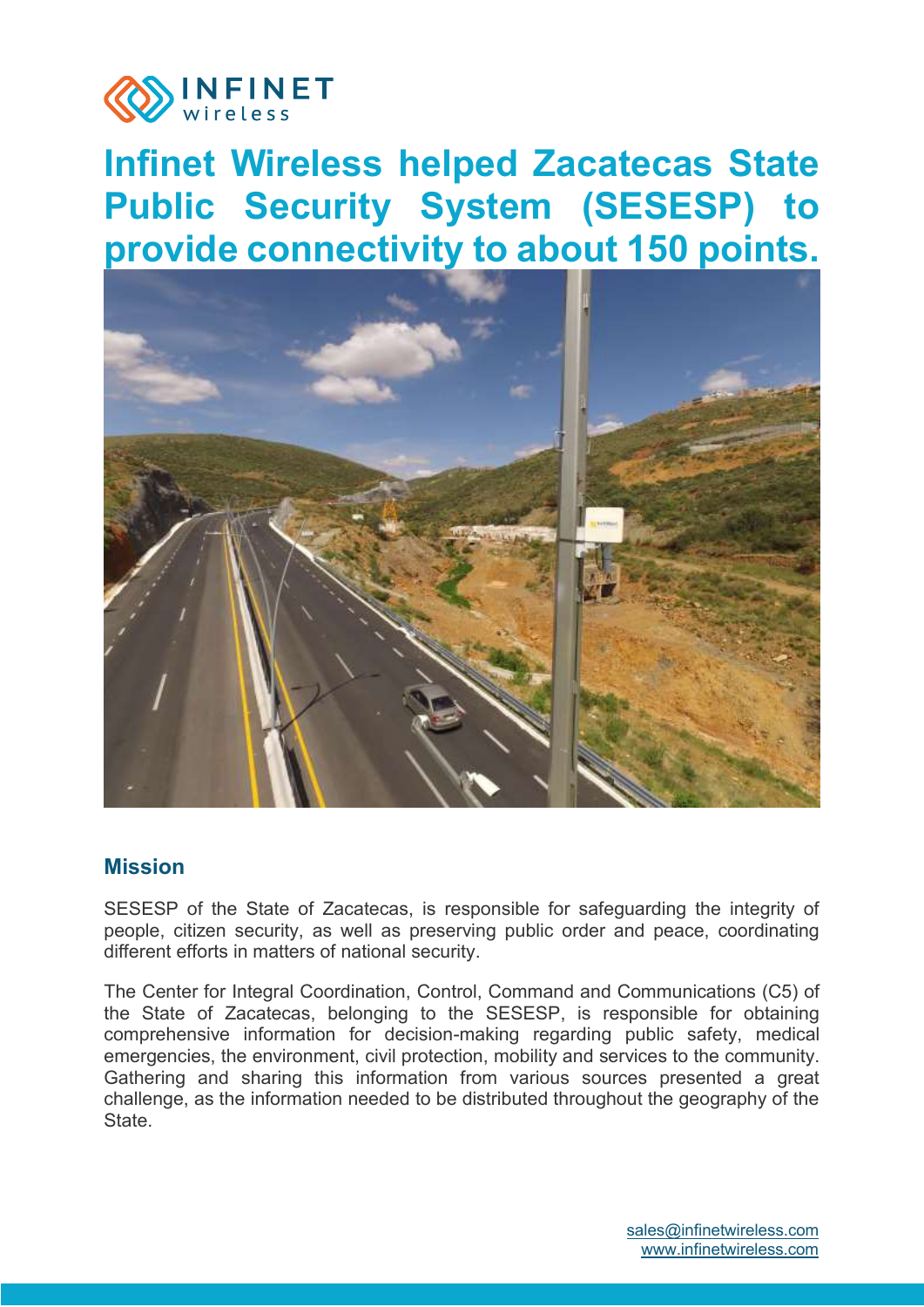With the arrival of the new public administration in the State of Zacatecas, the process of technological renewal began to strengthen, meaning the SESESP was able to improve the operation of public security systems and expand its coverage.

## **Solution**

In 2017, Infinet Wireless, a leader in broadband wireless access solutions, designed and implemented a wireless network for SESESP, based on its R5000 product family. The solution operates on the private public security frequency to achieve connectivity with multiple locations related to public security in the State of Zacatecas.

It has the ability to reach more than 150 locations, enabling information to be distributed across municipalities such as Zacatecas, Guadalupe, Calera, Fresnillo, Jerez, Río Grande, Sombrerete, Ojocaliente, Morelos, Trancoso, Vetagrande and Zoquite. As a result, C5 of the State of Zacatecas is able to integrate and share relevant information as well as citizenship services.

The C5 analyzed and evaluated different technologies and manufacturers to overcome the challenge of efficient connectivity in different regions of the state. It also sought a solution capable of guaranteeing the quality and level of service necessary for video transmissions which could also comply with telecommunications regulations in force and those published by the National Security System.

The wireless network of the Government of the State of Zacatecas, including the C5 network, was originally built using an alternative solution provider's products. However, the solutions were no longer being manufactured, which meant the State of Zacatecas required an alternative solution - and the Infinet Wireless brand and product family was selected due to its ability to meet the challenges.

*"SESESP required a solution which could resolve the saturation of the use of the radio spectrum efficiently, the interference of several multisector base stations at the same repetition point, as well as the high density of connected points. These were critical criteria for SESESP and Infinet Wireless' was able to provide a reliable solution which could do exactly this, as well provide ease of management and diagnosistics,"* said **Jaime Francisco Flores Medina**, Executive Secretary of the State Public Security System (SESESP) of the State of Zacatecas.

With the use of Time Division Multiple Access (TDMA) and synchronizers at the repetition points, it was possible to reuse frequency channels optimally - guaranteeing the quality and level of service necessary for video transmission through multiple locations simultaneously. Likewise, a fundamental factor was the efficiency of the implementation process, and support provided by Infinet Wireless, including the diagnosis of issues.

The broadband wireless access solution provided by Infinet Wireless was able to resolve the saturation of the radio spectrum efficiently and ensured the reliability, scalability and security of its products.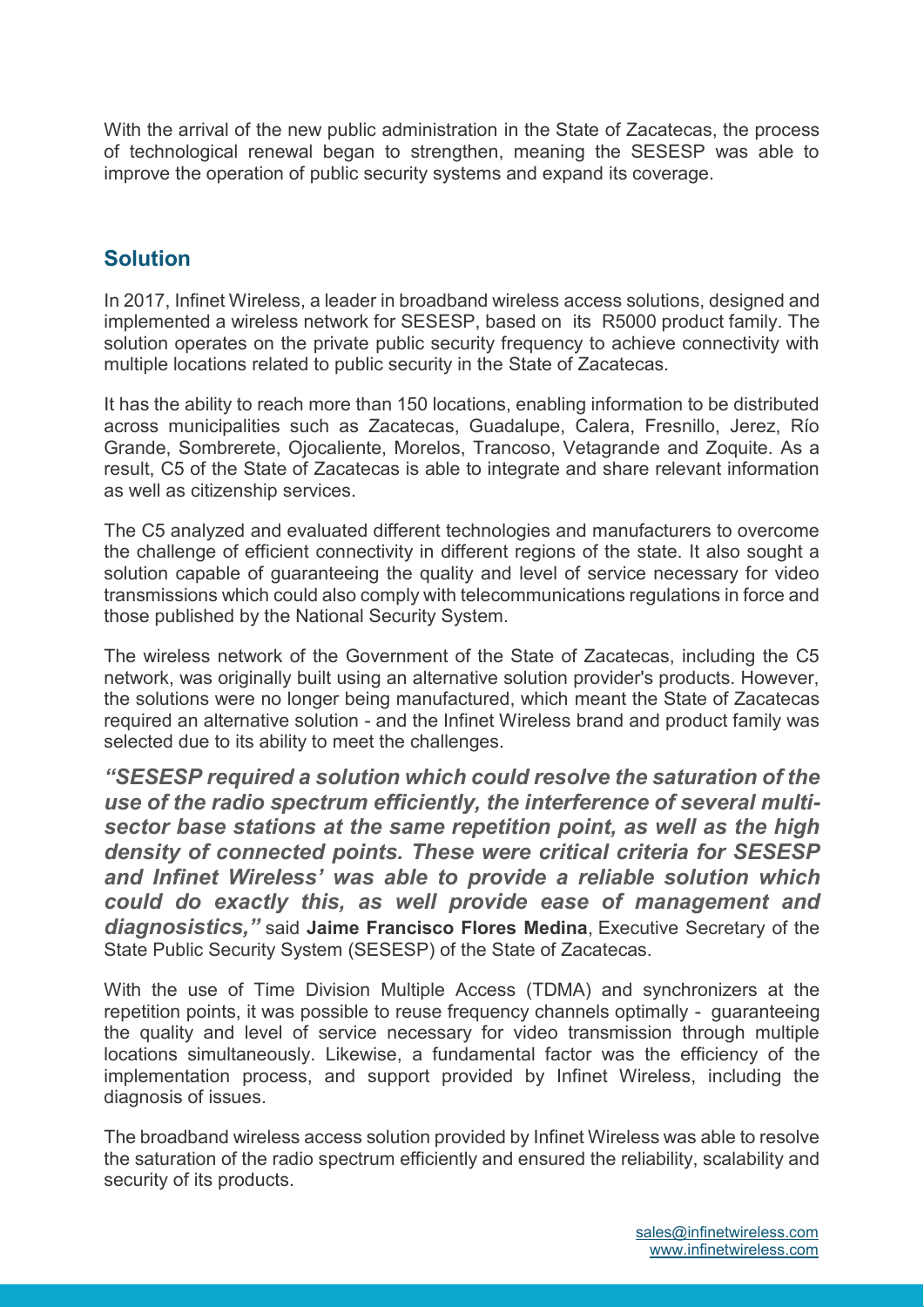Infinet Wireless helped to develop and strengthen a comprehensive model for the connectivity of video surveillance systems across the state, which aimed to reduce crime levels. It also strengthened the sub-center system for emergency care and citizen protection (911), offices of public safety and highway arches from REPUVE, enabling communication across 150 points in different municipalities in the State. As a result, this became the new wireless communication standard in the State.

In addition to Infinet, local integrator COMPULOGIC S.A. OF C.V was also involved in the project. A valuable intergrator, COMPULOGIC S.A. OF C.V has been located in Zacatecas since 1994 and has carried out multiple communication projects in various regions of the country for different sectors such as education, health, private initiative and public safety.

COMPULOGIC S.A. OF C.V has participated in public safety projects and in the selection of technologies for the C5 of Zacatecas, carrying out proofs of concept, design, implementation and support of the wireless communication solution with Infinet **Wireless** 

#### **Coverage and details**

The network has a "point-to-multipoint" topology and, in some cases, point-to-point (by distance, bandwidth or by being a hub).

#### **Results**

With Infinet Wireless' access solution, connectivity was provided to the 150 locations, providing the bandwidth and capacity to support video surveillance systems, emergency care and citizen protection, the REPUVE system and public security offices. Consequenetly, SESESP was able to efficiently develop and share relevant information, as well as provide effective public security services to its citizens – ensuring that they are connected, yet protected.

#### **Requirements**

- Provide connectivity among distant locations
- Strengthen the coverage for video surveillance systems, emergency care and citizen protection, REPUVE system and public security offices.

### **Solutions**

- $-$  R5000 family
- R5000 Qmxb base stations
- 19 dBi Smnc CPEs with integrated antenna
- AUX-ODU-SYNC Synchronizers